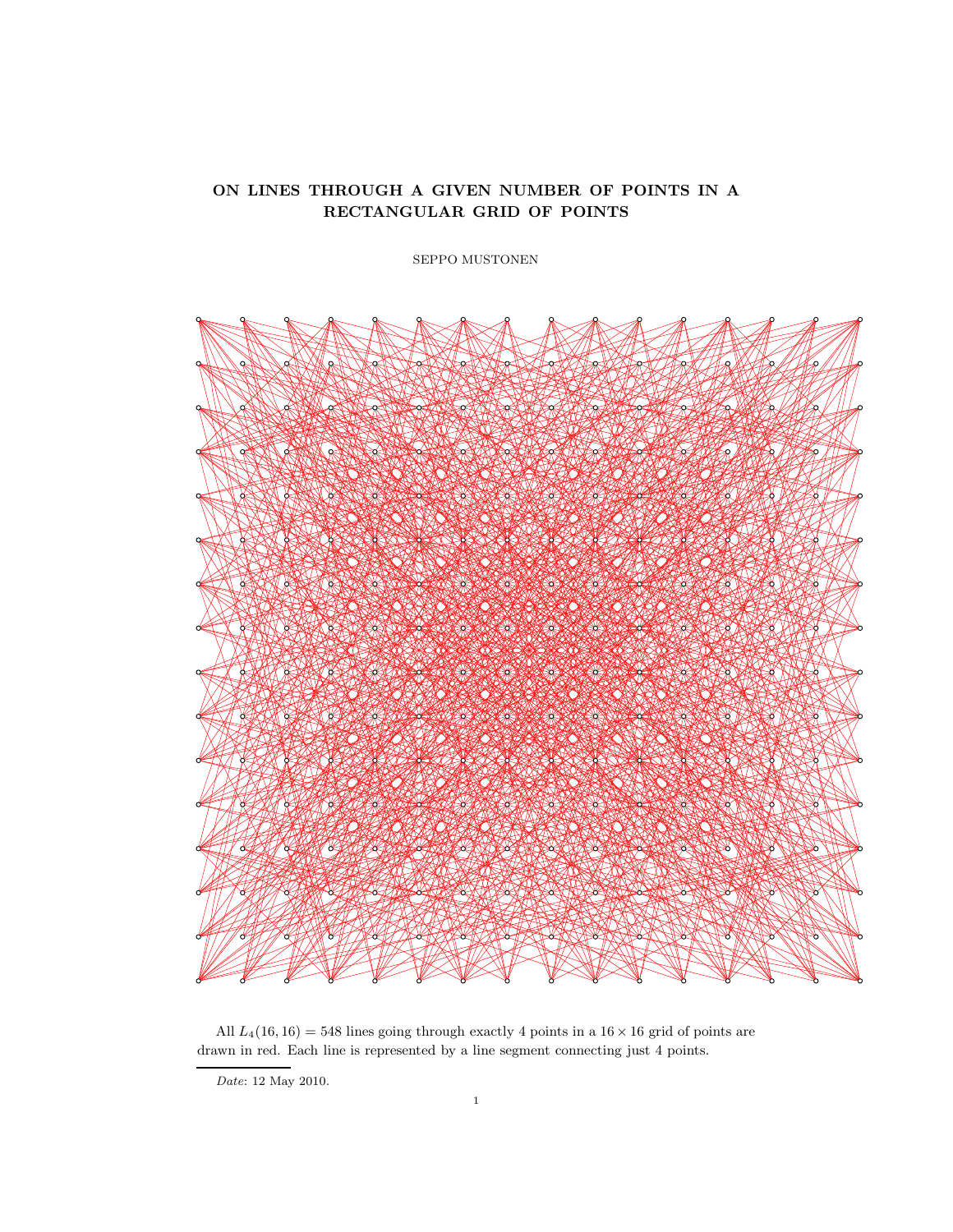The studies presented in [3] are continued by examining the number of lines going exactly through j points in an  $m \times n$  rectangular grid of points. This number is denoted  $L_j(m, n)$  and it has been proved in [3] (p.4) that, by denoting  $f(m, n, j)$  =  $F_j(m, n),$ 

(1) 
$$
L_j(m,n) = \frac{1}{2} [F_{j+1}(m,n) - 2F_j(m,n) + F_{j-1}(m,n)]
$$

where

(2) 
$$
F_j(m,n) = \sum_{\substack{n < x < n \\ -m < y < m \\ (x,y) = j}} (n - |x|)(m - |y|).
$$

The formula (1) is slow in computations when using (2). As in case of the  $L(n, n)$  numbers, <sup>1</sup> a much faster recursive formula is available but now for the  $F_j(n, n) = F_j(n)$  numbers. It reads

(3) 
$$
F_j(n,n) = 2F_j(n-1,n) - F_j(n-1,n-1) + R_{j1}(n),
$$

$$
F_j(n-1,n) = 2F_j(n-1,n-1) - F_j(n-2,n-1) + R_{j2}(n)
$$

where

(4) 
$$
R_{j1}(n) = R_{j1}(n-1) + 8S(n,j),
$$

(5) 
$$
S(n,j) = \begin{cases} \phi((n-1)/j) & \text{if } j \mid n-1; \\ 0 & \text{if } j \nmid n-1 \end{cases}
$$

and

(6) 
$$
R_{j2}(n) = 2(n-1)S(n,j)
$$

with initial values

(7) 
$$
F(n, n) = F(n - 1, n) = R_{j1}(n) = 0, \quad n \leq j.
$$

This set of formulas was found by a numerical experiment using tools of the Survo system. Let's study the case  $j = 3$  as an example. The following setup taken directly from a Survo edit field illustrates how the recursive formula for  $F_3(n, n)$ becomes exposed.

<sup>&</sup>lt;sup>1</sup>The recursive formula for  $L(n,n) = \sum_{j=2}^{n} L_j(n,n)$  was found in [3] and it has been proved in [2].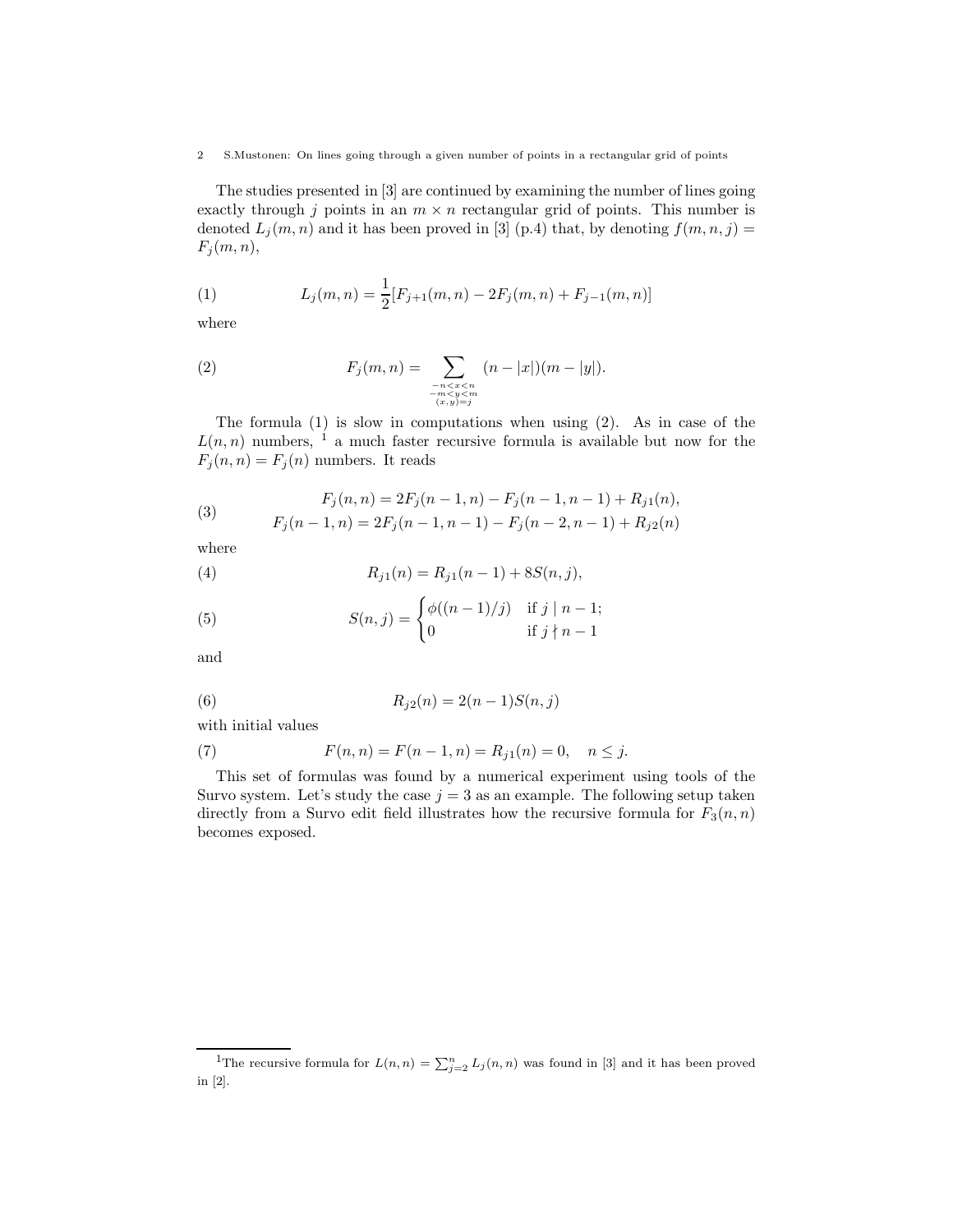| Μ                                                                     | 11             | 11111       | 11111       | 11111  | 12                       | 12                       | 12             |  |  |  |
|-----------------------------------------------------------------------|----------------|-------------|-------------|--------|--------------------------|--------------------------|----------------|--|--|--|
| N                                                                     | n              | F3nn        | F3n1n       | F3n1n1 | Res                      | d                        | phi            |  |  |  |
| A                                                                     | $\mathbf 2$    | 0           | 0           |        | $\overline{\phantom{0}}$ | $\overline{\phantom{0}}$ | 0              |  |  |  |
| $\ast$                                                                | 3              | $\mathbf 0$ | $\mathbf 0$ | 0      | 0                        | $\qquad \qquad -$        | $\mathbf 0$    |  |  |  |
| $\ast$                                                                | 4              | 20          | 6           | 0      | 1                        | $\mathbf{1}$             | $\mathbf 1$    |  |  |  |
| $\ast$                                                                | 5              | 56          | 34          | 20     | $\mathbf{1}$             | 0                        | 0              |  |  |  |
| $\ast$                                                                | 6              | 108         | 78          | 56     | $\mathbf{1}$             | 0                        | 0              |  |  |  |
| $\ast$                                                                | $\overline{7}$ | 208         | 150         | 108    | 2                        | $\mathbf{1}$             | 1              |  |  |  |
| *                                                                     | 8              | 340         | 266         | 208    | $\overline{2}$           | 0                        | 0              |  |  |  |
| *                                                                     | 9              | 504         | 414         | 340    | $\overline{2}$           | 0                        | 0              |  |  |  |
| $\ast$                                                                | 10             | 788         | 630         | 504    | 4                        | $\overline{2}$           | $\overline{2}$ |  |  |  |
| $\ast$                                                                | 11             | 1136        | 946         | 788    | 4                        | 0                        | 0              |  |  |  |
| $\ast$                                                                | 12             | 1548        | 1326        | 1136   | 4                        | 0                        | 0              |  |  |  |
| $\ast$                                                                | 13             | 2136        | 1818        | 1548   | 6                        | $\overline{2}$           | $\overline{2}$ |  |  |  |
| $\ast$                                                                | 14             | 2820        | 2454        | 2136   | 6                        | 0                        | 0              |  |  |  |
| $\ast$                                                                | 15             | 3600        | 3186        | 2820   | 6                        | 0                        | 0              |  |  |  |
| $\ast$                                                                | 16             | 4748        | 4134        | 3600   | 10                       | 4                        | 4              |  |  |  |
| *                                                                     | 17             | 6056        | 5362        | 4748   | 10                       | 0                        | 0              |  |  |  |
| *                                                                     | 18             | 7524        | 6750        | 6056   | 10                       | 0                        | 0              |  |  |  |
| *                                                                     | 19             | 9312        | 8370        | 7524   | 12                       | 2                        | 2              |  |  |  |
| *                                                                     | 20             | 11292       | 10254       | 9312   | 12                       | 0                        | 0              |  |  |  |
| $\ast$                                                                | 21             | 13464       | 12330       | 11292  | 12                       | 0                        | 0              |  |  |  |
| *                                                                     | 22             | 16380       | 14850       | 13464  | 18                       | 6                        | 6              |  |  |  |
| $\ast$                                                                | 23             | 19584       | 17910       | 16380  | 18                       | 0                        | 0              |  |  |  |
| *                                                                     | 24             | 23076       | 21258       | 19584  | 18                       | 0                        | 0              |  |  |  |
| $\ast$                                                                | 25             | 27272       | 25086       | 23076  | 22                       | 4                        | 4              |  |  |  |
| *                                                                     | 26             | 31820       | 29458       | 27272  | 22                       | 0                        | 0              |  |  |  |
| $\ast$                                                                | 27             | 36720       | 34182       | 31820  | 22                       | 0                        | 0              |  |  |  |
| *                                                                     | 28             | 42668       | 39582       | 36720  | 28                       | 6                        | 6              |  |  |  |
| $\ast$                                                                | 29             | 49064       | 45754       | 42668  | 28                       | 0                        | 0              |  |  |  |
| B                                                                     | 30             | 55908       | 52374       | 49064  | 28                       | 0                        | 0              |  |  |  |
| $\ast$                                                                |                |             |             |        |                          |                          |                |  |  |  |
| *VAR Res=(F3nn-2*F3n1n+F3n1n1)/8 TO F3NN                              |                |             |             |        |                          |                          |                |  |  |  |
| *VAR d=Res-Res[-1] TO F3NN                                            |                |             |             |        |                          |                          |                |  |  |  |
| *VAR phi=if( $mod(n, 3)$ =1)then(totient( $(n-1)/3$ ))else(0) TO F3NN |                |             |             |        |                          |                          |                |  |  |  |
|                                                                       |                |             |             |        |                          |                          |                |  |  |  |

At first it was detected by linear regression that

 $F_3(n, n) \approx 2F_3(n-1, n) - F_3(n-1, n-1)$ . The columns F3nn, F3n1n, F3n1n1 corresponding to  $F_3(n, n)$ ,  $F_3(n - 1, n)$ , and  $F_3(n - 1, n - 1)$ , respectively were computed by (2). Actually the calculations were made with larger data sets in order to ensure the results. Since it was observed that all residuals are divisible by 8, they were divided by this number. When seeing them it was natural to take differences d. Thereafter it could be seen that d values are equal to  $\phi((n-1)/3)$ when  $n \equiv 1 \pmod{3}$  and zero otherwise.

By reversing these calculations, it is easy to confirm the validity of the recursion formula (3) for  $F_3(n, n)$ . The same structure was found also for j values 2 and 4. The special case is  $j = 1$  where the structure prevails unconditionally.

The second part of recursion formulas (3) was established for  $j = 3$  by a similar Survo application: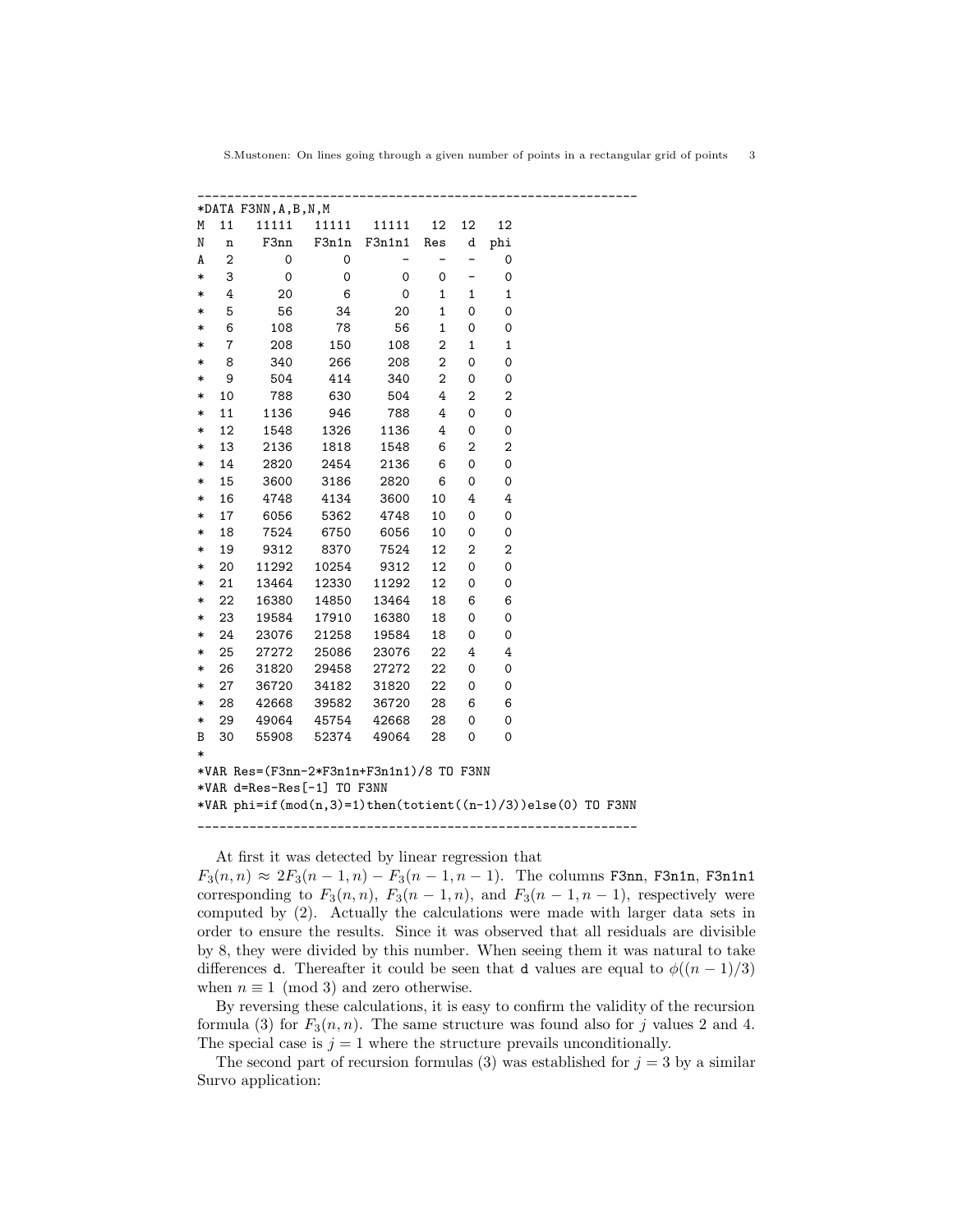4 S.Mustonen: On lines going through a given number of points in a rectangular grid of points

\_\_\_\_\_\_\_\_\_\_\_\_\_\_\_\_\_\_\_\_\_\_\_\_\_\_\_\_\_\_\_\_\_\_\_\_\_\_\_\_\_\_\_\_\_\_\_\_\_\_\_\_\_\_\_\_\_\_\_\_

The validity of recursive formulas was confirmed systematically for  $n \leq 1000$ ,  $j = 1, 2, 3, 4$  and separately for certain greater values. For example, it was found that  $L_3(60000) = 2407391284632795940$  also when the corresponding  $F_3$  values were computed recursively.

By computing values of  $L_i(n)$  for huge n values through recursively computed  $F_j(n)$  values gives a possibility to study their asymptotic behaviour.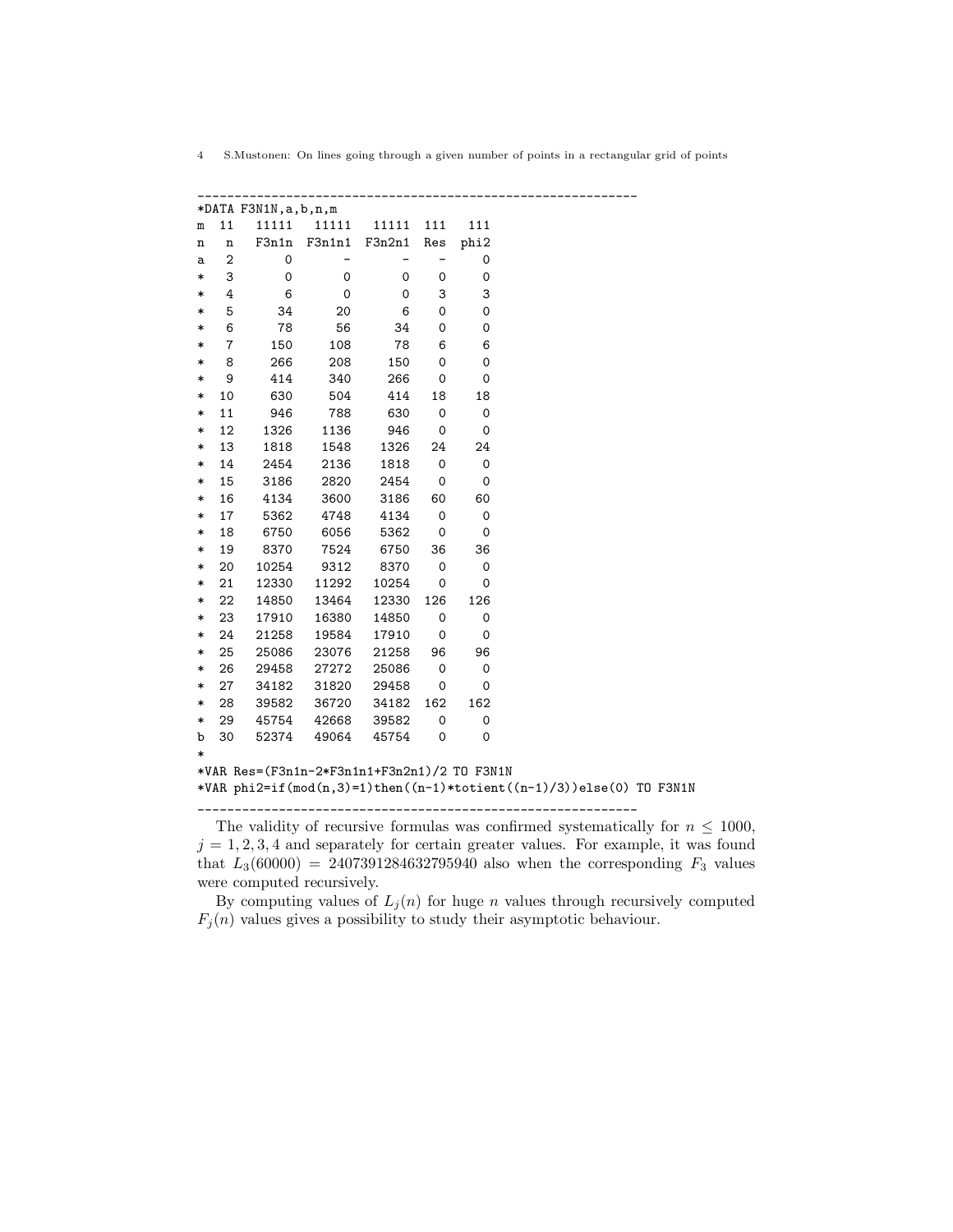On the basis of the formulas  $(3) - (7)$  the following Mathematica code was created:

```
nn=10^6;j=1;F[n_]:=F[n]=If[n<=j,0,2*F1[n]-F[n-1]+R1[n]]F1[n_]:=F1[n]=If[n<=j,0,2*F[n-1]-F1[n-1]+R2[n]]
R1[n_]:=R1[n]=If[n<=j,0,R1[n-1]+8*S[n]R2[n_]:=2*(n-1)*S[n]S[n_]:=If[Mod[n-1,j]==0,EulerPhi[(n-1)/j],0]
Table[F[n],n,1,nn];
F[nn]
```
By changing nn and j the value of any  $F_i(n)$  can be calculated. Thus for  $n = 10^6$ the following values were obtained:

F1: 607927101897802895986964 F2: 151981775424922694172752

F3: 67547455720880127685124

giving by (3)  $L_2(10^6) = 185755503384418817663292$ .

Since in [3] it was found <sup>2</sup> that  $L(n)$  is asymptotically equal to  $[3/(2\pi)]^2 n^4$  or  $(c/\pi^2)n^4$  where  $c = 9/4$ , it is natural to expect that also  $L_j(n)$  is asymptotically of the form  $(c_j/\pi^2)n^4$  with decreasing rational constants  $c_j$ . For  $n = 10^6$  an approximation of  $c_2$  will be

$$
c'_2 = 185755503384418817663292/n^4 \pi^2 = 1.8333333337294289
$$

and gives good reasons to assume that  $c_2 = 11/6$ .

For detecting proper values of  $c_j$  for greater j it is best to study the asymptotic behaviour of  $F_j(n)$ . It turns out that the corresponding coefficients, say  $d_j$ , for them, according to similar computations, are

$$
\begin{array}{ccccccccc} j & 1 & 2 & 3 & 4 & 5 & 6 & 7 & 8 \\ d_j & 6 & 3/2 & 2/3 & 3/8 & 6/25 & 1/6 & 6/49 & 6/64 \end{array}
$$

Then it easy to see that each  $d_j$  multiplied by  $j^2$  gives a constant 6. Thus it is evident that in general we have  $d_j = 6/j^2$  and  $F_j(n) = [6/(j\pi)^2]n^4$  asymptotically. It is also plausible that the error term is of the order  $O(n^{2.5})$  as it is for  $L(n)$ .

Thus my conjecture is

(8) 
$$
F_j(n) = \left[6/(j\pi)^2\right]n^4 + O(n^{2.5}).
$$

<sup>&</sup>lt;sup>2</sup>My conjecture, based on numerical experiments, was  $L(n) = \frac{3}{(2\pi)}^2 n^4 + O(n^{2.5})$  and this has now been proved in [2] on the condition that the Riemann hypothesis is true.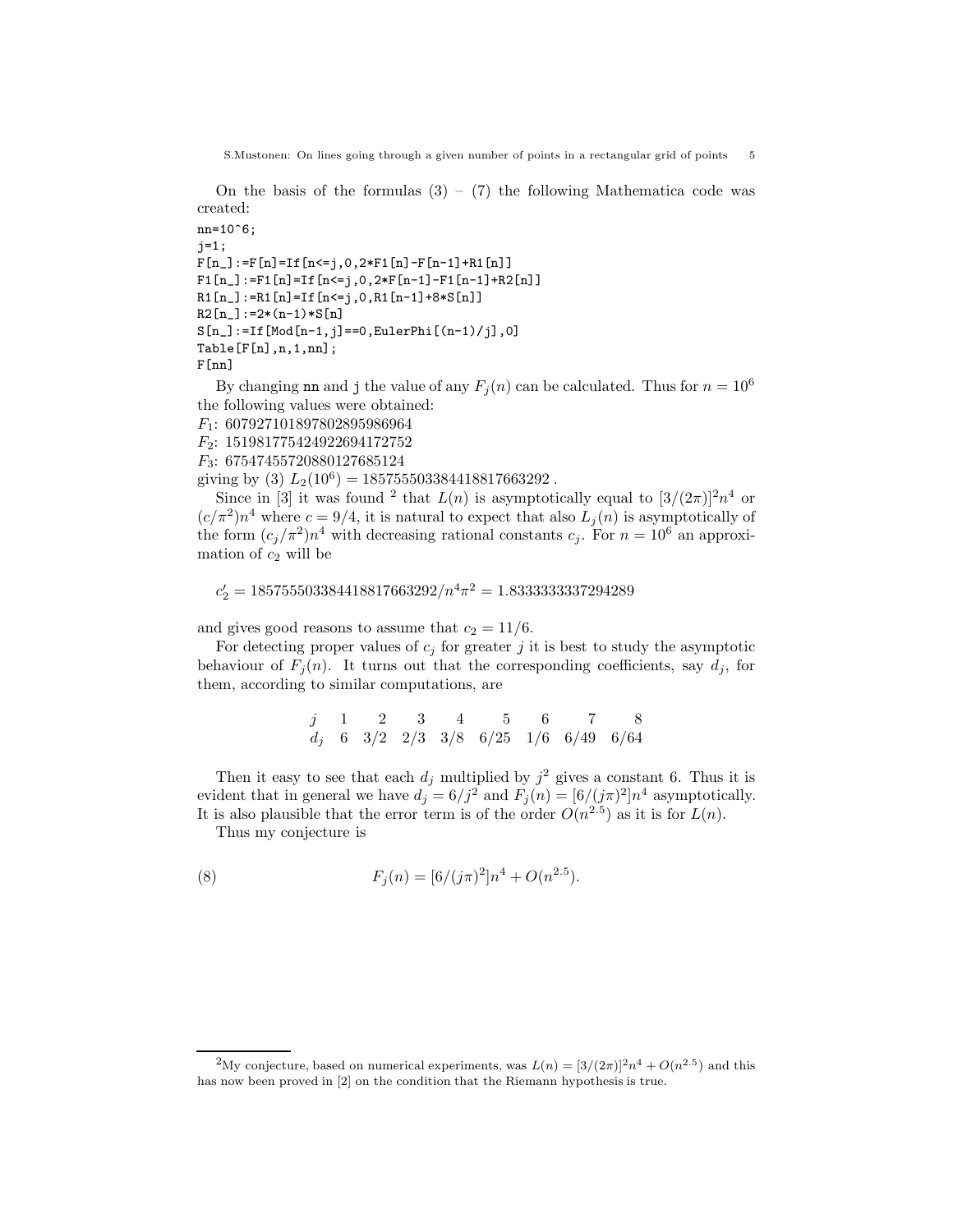Corresponding asymptotic results for  $L_j(n)$  numbers can then be represented simply by using (1) and we have

(9) 
$$
L_j(n) = 3[1/(j+1)^2 - 2/j^2 + 1/(j-1)^2]/\pi^2 n^4 + O(n^{2.5}), \quad j = 2, 3, ....
$$

Thus asymptotic values proportionally to  $L(n)$  are  $p(j) = 3[1/(j+1)^2 - 2/j^2 + 1/(j-1)^2]/(9/4)$  and numerically

|     | p(j)     |
|-----|----------|
| 2   | 0.814815 |
| 3   | 0.120370 |
| 4   | 0.034814 |
| 5   | 0.013704 |
| 6   | 0.006470 |
| 7   | 0.003449 |
| 8   | 0.002005 |
| 9   | 0.001245 |
| 10  | 0.000814 |
| 11  | 0.000554 |
| 12  | 0.000390 |
| 13  | 0.000283 |
| 14  | 0.000210 |
| 15  | 0.000159 |
| sum | 0.999282 |

It may seem almost paradoxical that from lines going through at least two points a great majority (81.5 percent) actually go through two points only.

## PROOF OF THE RECURSIVE FORMULAS (3)

At first two basic formulas are presented. We have

(10) 
$$
\sum_{\substack{i=1 \ i, n \ge j}}^{n} 1 = S(n+1, j)
$$

where  $S(n + 1, j)$  is defined according to (5). If  $j \nmid n$ , this sum is zero. If  $j \mid n$ , by denoting  $i' = i/j, n' = n/j$ , we have

$$
\sum_{\substack{i=1 \ i,n=j}}^n 1 = \sum_{\substack{i'=1 \ i',n' = 1}}^{n'} 1 = \phi(n') = \phi(n/j)
$$

and thus (10) has been proved. The second formula is

(11) 
$$
\sum_{\substack{i=1 \ i, n \ge j}}^{n} i = \sum_{\substack{i=1 \ i, n \ge j}}^{n} (n-i) = \frac{1}{2}S(n+1, j).
$$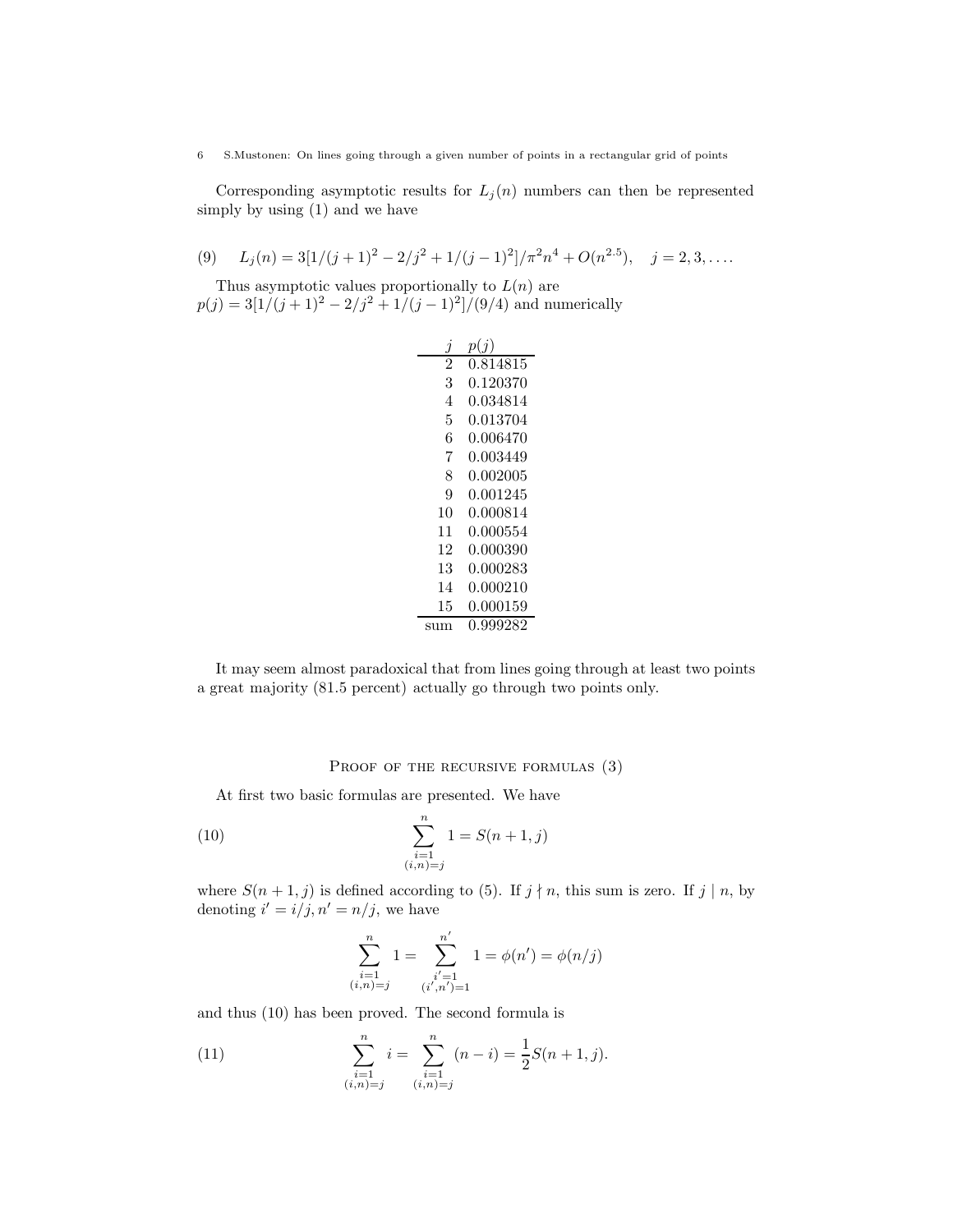Again for  $j \nmid n$  this sum is zero. If  $j \mid n$ , by reversing the order of 'applicable' summands we see that the two sums in (11) are equal. By taking their sum we obtain

$$
\sum_{\substack{i=1 \ i,n)=j}}^{n} i + \sum_{\substack{i=1 \ i,n \ =j}}^{n} (n-i) = n \sum_{\substack{i=1 \ i,n \ =j}}^{n} 1 = n\phi(n/j).
$$

Then

$$
\sum_{\substack{i=1 \ (i,n)=j}}^n i = \frac{1}{2}n\phi(n/j)
$$

and also (11) has been proved.

Now to the actual proof of (3):

Using (2) for  $R_{j1}(n)$  a typical summand is

 $a_1(n,x,y) = (n - |x|)(n - |y|) - 2(n - 1 - |x|)(n - |y|) + (n - 1 - |x|)(n - 1 - |y|)$ with following alternatives

$$
a_1(n, x, y) = \begin{cases} 1 + |x| - |y|, & |x|, |y| = 0, 1, \dots, n - 2; \\ n - |y|, & |x| = n - 1; \\ |x| - n + 2, & |y| = n - 1. \end{cases}
$$

Non-positive indexes are avoided by writing (2) in the form (taking cases  $|x| =$  $j, y = 0$  and  $x = 0, |y| = j$  apart)

(12) 
$$
F_j(m,n) = 2[m(n-j) + (m-j)n] + 4 \sum_{\substack{0 < x < n \\ 0 < y < m \\ (x,y) = j}} (n-x)(m-y).
$$

Then <sup>3</sup>

$$
(13)
$$

$$
R_{j1}(n) = F_j(n, n) - 2F_j(n - 1, n) + F_j(n - 1, n - 1)
$$
  
\n
$$
= 4 + 4 \sum_{\substack{0 < x < n - 1 \\ 0 < y < n - 1 \\ (x, y) = j}} (1 + x - y) + 4 \sum_{\substack{0 < x < n \\ (x, n - 1) = j}} (x - n + 2) + 4 \sum_{\substack{0 < y < n \\ (y, n - 1) = j}} (n - y)
$$
  
\n
$$
= 4 + 4 \times \left[ 2 \sum_{x=1}^{\infty} \sum_{\substack{y=1 \\ (x, y) = j}} 1 - 1 \right] + 4 \sum_{\substack{x=1 \\ (x, n - 1) = j}}^{\infty} 2 = 4 \times 2 \sum_{x=1}^{\infty} \sum_{\substack{y=1 \\ (y, y) = j}}^{\infty} 1 + 4 \sum_{\substack{x=1 \\ (x, y) = j}}^{\infty} 2
$$
  
\n
$$
= 8 \sum_{x=1}^{n-2} S(x + 1, j) + 8S(n, j) \quad \text{according to (10)}
$$
  
\n
$$
= 8 \sum_{x=1}^{n-1} S(x + 1, j) = R_{j1}(n - 1) + 8S(n, j).
$$

<sup>&</sup>lt;sup>3</sup>The 2[m(n-j)+ (m-j)n] terms when computing  $R_{j1}(n)$  give 4 and when computing  $R_{j2}(n)$ they give 0. Reduction  $-1$  on the third line of this formula is due to the case  $(j, j)$  which otherwise would be included twice.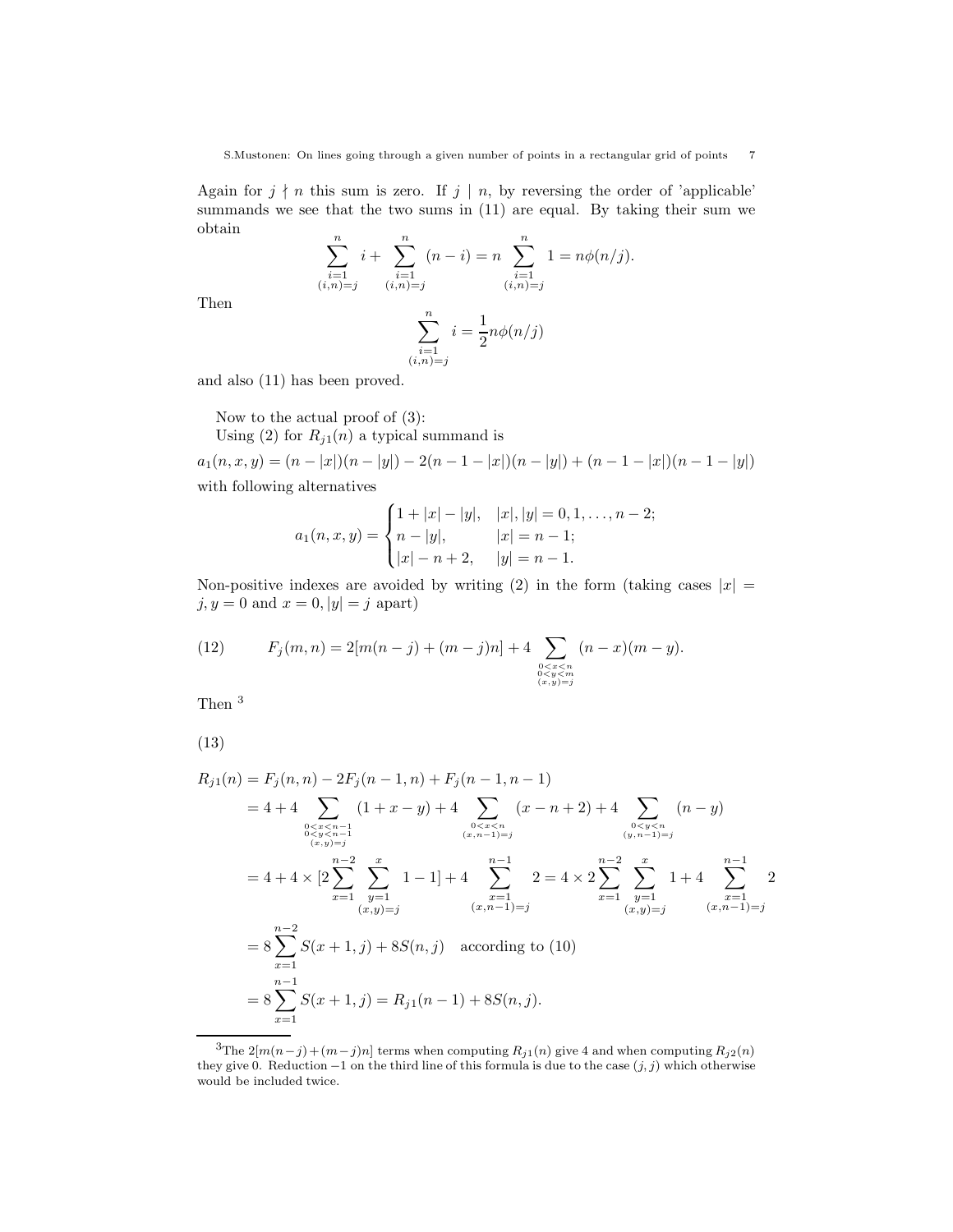Similarly, by (2) a typical summand for for  $R_{i2}(n)$  is

 $a_2(n, x, y) = (n-1-|x|)(n-|y|)-2(n-1-|x|)(n-1-|y|)+(n-2-|x|)(n-1-|y|)$ with following alternatives

$$
a_2(n, x, y) = \begin{cases} |y| - |x|, & |x|, |y| = 0, 1, \dots, n - 2; \\ 0, & |x| = n - 1; \\ n - 1 - |x|, & |y| = n - 1. \end{cases}
$$

Then by using (12)

(14) 
$$
R_{j2}(n) = F_j(n-1, n) - 2F_j(n-1, n-1) + F_j(n-2, n-1)
$$

$$
= 4 \sum_{\substack{0 < x < n-1 \\ 0 < y < n-1 \\ (x, y) = j}} (y-x) + 4 \sum_{\substack{x=1 \\ (x, n-1) = j}}^{n-1} (n-1-x)
$$

$$
= 0 + 2(n-1)S(n, j) \text{ according to (11)}.
$$

Also the recursive formulas  $(21)$  in  $[3]$  can now be proved  $4$  by formulas  $(3)$  here and (7) in [3] by showing that

(15) 
$$
R_1(n) = \frac{1}{2}[R_{11}(n) - R_{21}(n)]
$$

and

(16) 
$$
R_2(n) = \frac{1}{2} [R_{12}(n) - R_{22}(n)].
$$

For example, we have

$$
(17)
$$

$$
L(n,n) - R_1(n) = 2L(n-1,n) - L(n-1,n-1)
$$
  
=  $F_1(n-1,n) - F_2(n-1,n) - \frac{1}{2}F_1(n-1,n-1) + \frac{1}{2}F_2(n-1,n-1)$   
=  $\frac{1}{2}[2F_1(n-1,n) - F_1(n-1,n-1)] - \frac{1}{2}[2F_2(n-1,n) - F_2(n-1,n-1)]$   
=  $\frac{1}{2}[F_1(n,n) - R_{11}(n)] - \frac{1}{2}[F_2(n,n) - R_{21}(n)]$   
=  $\frac{1}{2}[F_1(n,n) - F_2(n,n)] - \frac{1}{2}[R_{11}(n) - R_{21}(n)]$   
=  $L(n,n) - \frac{1}{2}[R_{11}(n) - R_{21}(n)]$ 

giving (15).

It is then easy to show that  $R_1(n)$  and  $R_2(n)$  obtained by formulas (15) and (16) are the same as those given in [3]. In the second case, identities  $\phi(4k) = 2\phi(2k)$ and  $\phi(4k+2) = \phi(2k+1)$  are needed. They are special cases of the well-known formula  $\phi(mn) = \phi(m)\phi(n)(d/\phi(d))$  where  $d = \gcd(m, n)$ .

 $^4\mathrm{A}$  different proof has been presented in [2].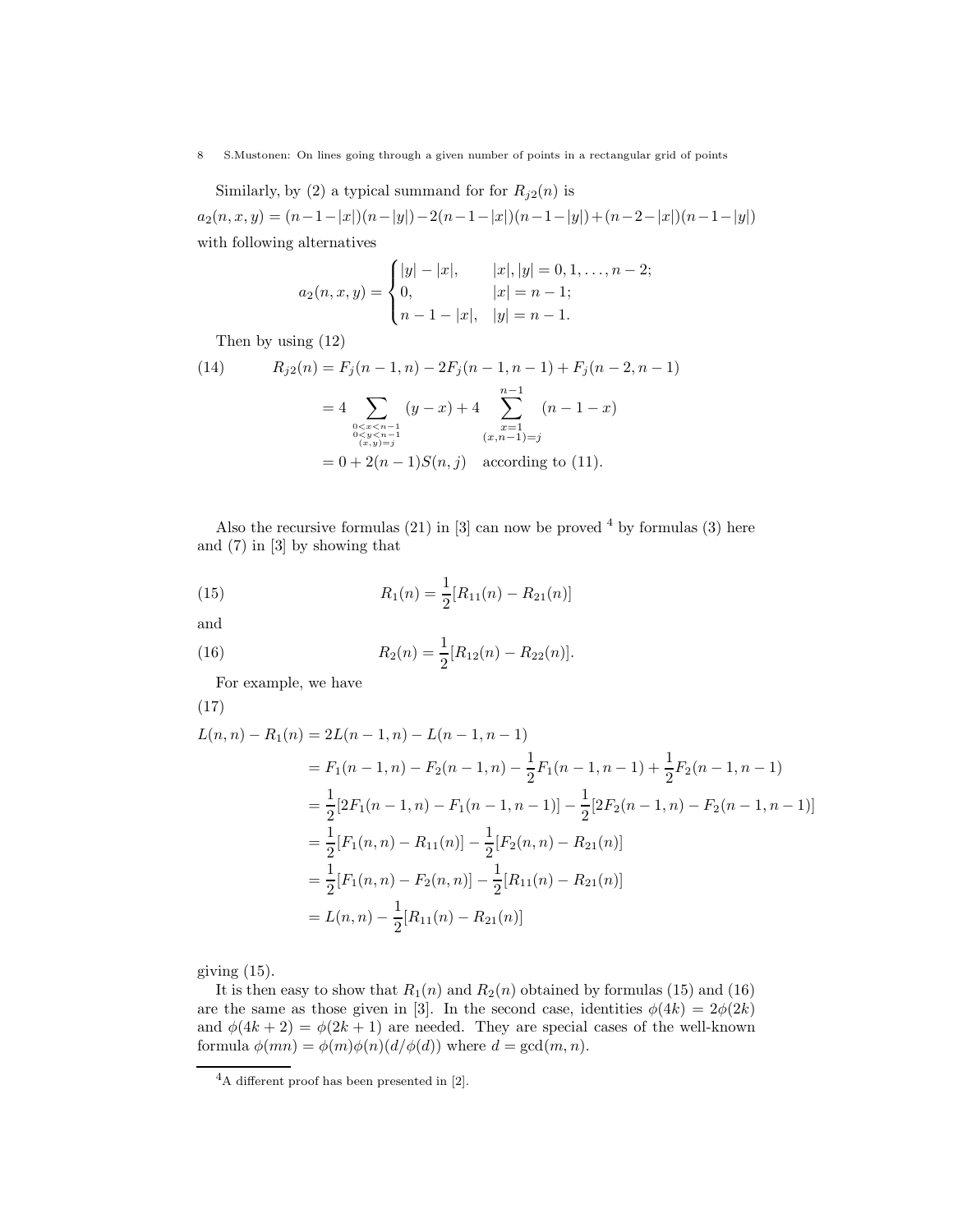#### COMBINATORIAL INTERPRETATIONS OF THE  $F$  numbers

According to my considerations in [3] (Section 3) the number of line segments connecting  $j + 1$  points in an  $m \times n$  grid is  $F_j(m, n)/2$ . Those line segments may be partially overlapped when  $j > 1$ .

The integer sequence  $F_1(n,n)/2, n = 1, 2, \dots = 0, 6, 28, 86, 200, 418 \dots$  is presented in Sloane's Encyclopedia [4] as a sequence A141255 with a related definition "Total number of line segments between points visible to each other in a square  $n \times n$  lattice". <sup>5</sup>

Similarly,  $F_i(m, n)/2$  could then be characterized as the total number of line segments between points visible to each other exactly through  $j - 1$  points in a regular  $m \times n$  grid of points.

Also  $F_1(m, n)/2$  is the number of ways to divide the points into two nonempty sets using a straight line in an  $m \times n$  grid of points. I noticed this relation when seeing in the description of A141255 that  $A141255(n) = A114043(n) - 1$ .



In fact, there is an bijection (one-to-one correspondence) between line segments between points visible to each other and such divisions into nonempty subsets in an  $m \times n$  grid of points. This bijection is defined by taking any pair of points visible to each other and drawing the line l connecting them. If the slope of the line is non-negative and the direction angle is less than  $\pi/2$ , a new line  $\ell'$  is made by an infinitesimal rotation of the line  $l$  counterclockwise around the leftmost point. The line  $l'$  then defines the division of the points to two nonempty subsets corresponding to the selected points so that the only gridpoint on the line  $l'$  and points below that line form the first subset. The line  $l$  may contain several applicable line segments. The procedure just described attaches each of them to a different division of the points. The line segments on different lines cannot produce any of divisions produced by l. Thus no two line segments cannot determine the same division to subsets. There is one special case. The first horizontal line segment  $s_1$  in the

<sup>&</sup>lt;sup>5</sup>I have submitted sequences  $F_j(n)/2, j = 2, 3, 4, 5, 6, 7, 8, 9$  as A177719 – A177726 to [4] on 13 May 2010.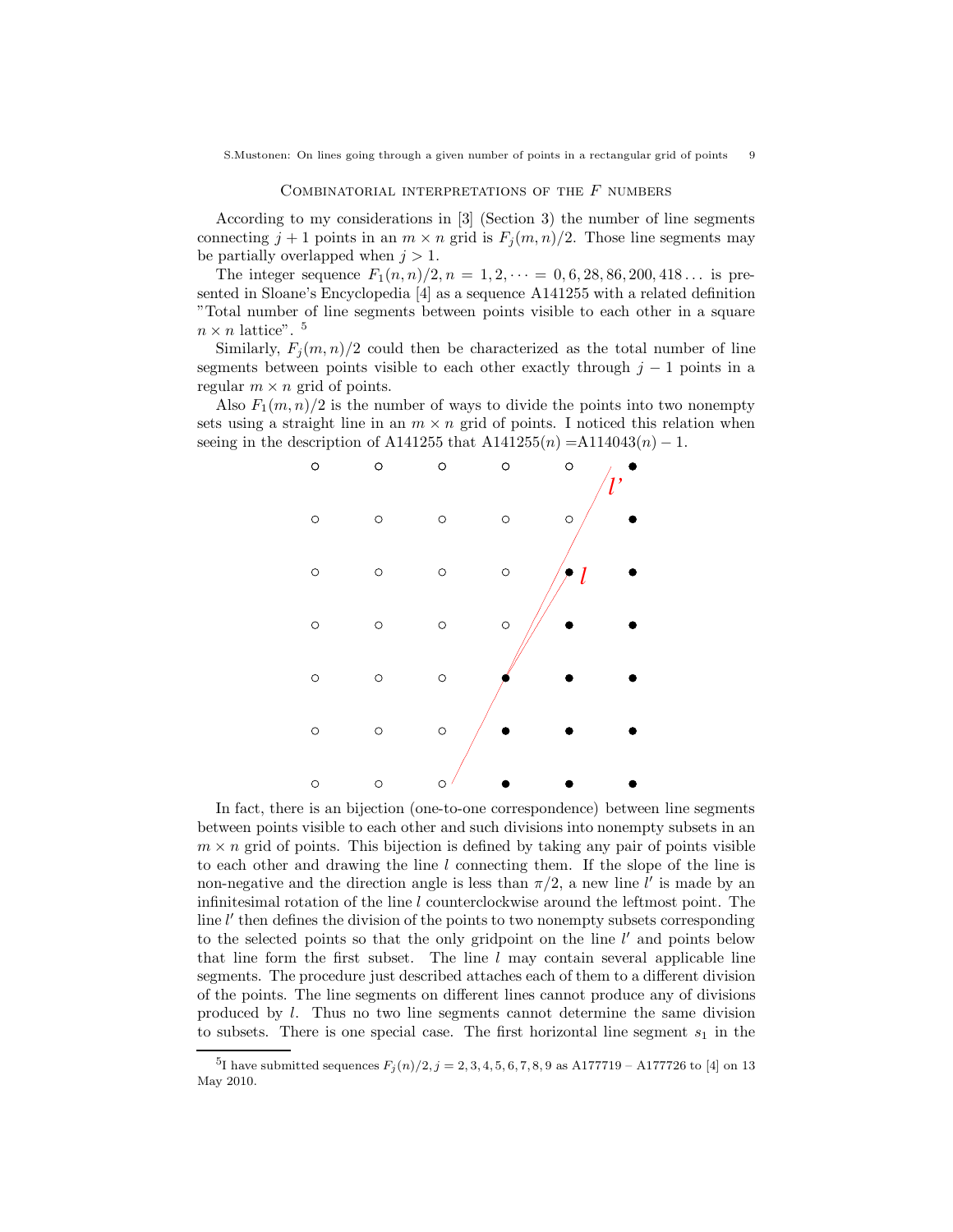upper left corner of the grid produces the entire set set of gridpoints. On the other hand, the division  $d_1$  where the other subset consist of the single gridpoint in the lower right corner is generated by no line segment. The required bijection is then completed by letting  $s_1$  correspond to  $d_1$ .

The same procedure applies to negative slopes by rotating the entire setup by 90 degrees.

If the number of line segments between points visible to each other is denoted  $N_1$ and the number of divisions by a straight lines by  $N_2$ , it thus shows that  $N_1 \leq N_2$ .

Let  $l$  be a line with a non-negative slope and dividing the gridpoints into two nonempty disjoint subsets  $S_1$  and  $S_2$  and let  $S_2$  be the set of gridpoints on l or below it. If no gridpoint locates on  $l$ , the line can be moved downwards until it encounters a gridpoint P as a line  $l'$ . If P is on the highest level in  $S_2$ , l' is rotated counterclockwise around  $P$  until it meets another gridpoint. The line thus created still separates subsets  $S_1$  and  $S_2$  and it can go through even more gridpoints. The line segment between the two first of them from left to right is the one corresponding to the division defined by  $l$ . The second alternative is that  $P$  is on the lowest level in  $S_2$ . The the same situation is attained by rotating l clockwise around P. The remaining alternative is that there are gridpoints belonging to  $S_2$ both above P and below P. By a rotation of  $l'$  clockwise around P at least one gridpoint above it in  $S_2$  will be met. Then P and the first of those gridpoints define a line segment corresponding to division specified by  $l$ .  $P$  in this 'middle case' is uniquely determined since if there were another point with a similar property, this would eventually lead to  $N_1 > N_2$ .

The only exeption is division  $d_1$  (no second point for defining a line segment) which is mapped to  $s_1$ .

It is clear that no two divisions cannot correspond to the same line segment.

Since a corresponding construction is possible also for lines with a negative slope, we have  $N_2 \leq N_1$ . Combining these results leads to  $N_1 = N_2$ .

The division of a grid by a straight line into two subsets has been studied in [1]. On the basis of the above bijection it is clear that another (maybe simpler?) proof for Theorem 2 in [1] is obtained. It is also evident that  $L(m, n)$  corresponds to the number of stable two-dimensional threshold functions and  $F_1(m, n)/2 - L(m, n) =$  $F_2(m, n)/2$  to the number of unstable such functions according to (7) in [3].

## **REFERENCES**

- [1] M.Alekseyev, On the number of two-dimensional threshold functions, 2009. http://arXiv.org/abs/math.CO/0602511
- [2] A-M.Ernvall-Hytönen, K.Matomäki, P.Haukkanen, J.K.Merikoski, Formulas for the number of gridlines, (Unpublished manuscript), 2009.
- [3] S.Mustonen, On lines and their intersection points in a rectangular grid of points, 2009. http://www.survo.fi/papers/PointsInGrid.pdf
- [4] Sloane, N. J. A. "The On-Line Encyclopedia of Integer Sequences." http://www.research.att.com/~njas/sequences